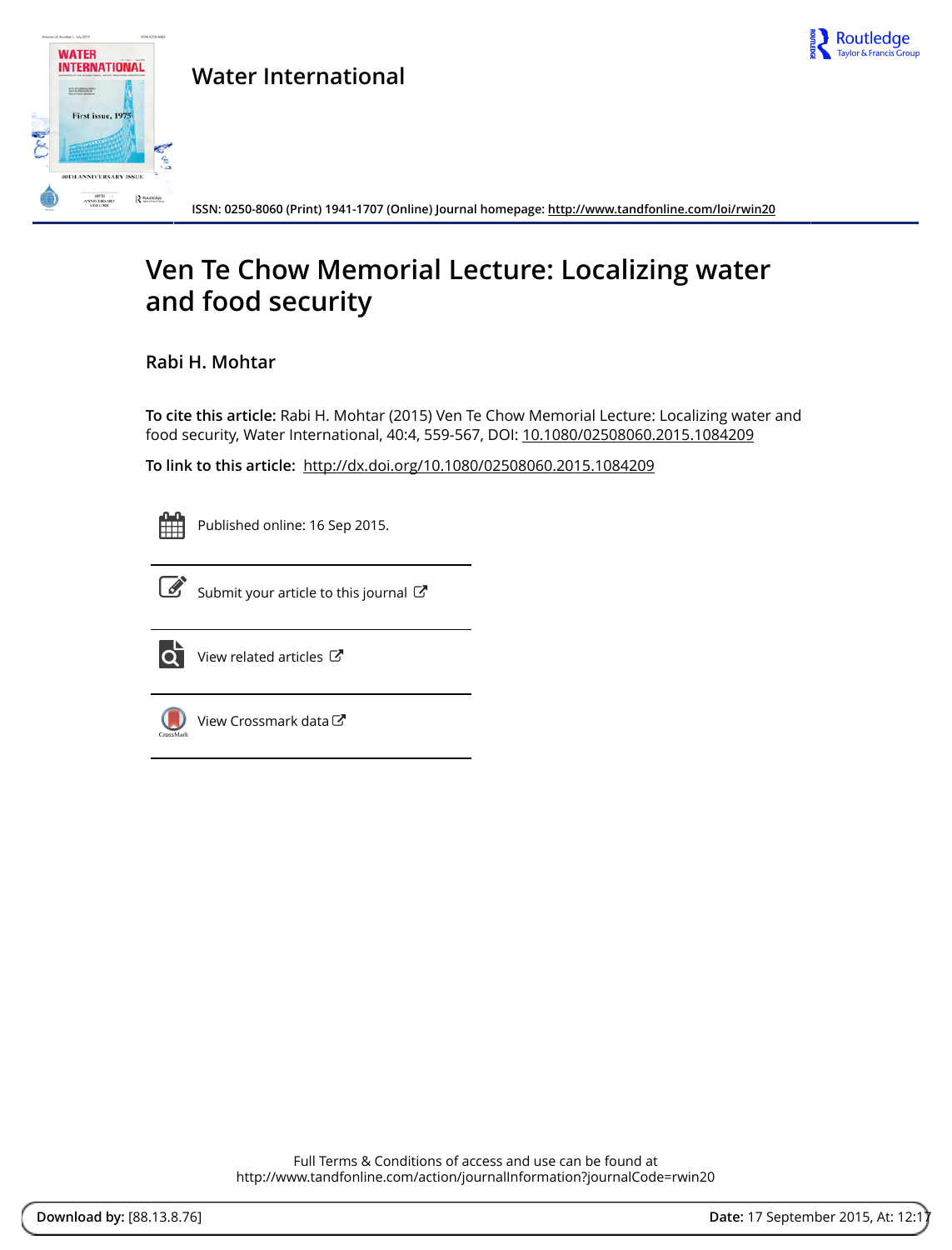

## VEN TE CHOW MEMORIAL LECTURE

### Localizing water and food security

Rabi H. Mohtar\*

Biological & Agricultural Engineering, Zachry Department of Civil Engineering, College of Engineering, Texas A&M University, College Station, Texas, USA



Ven Te Chow made significant and immense contributions to the field of hydrology, namely deterministic hydrology, stochastic hydrology, open-channel hydraulics and water resources in general, to name a few. His biggest contribution in my opinion, however, is his inclusiveness in opening the hydrology discipline to other fields. The interdisciplinarity is evident in the membership of the International Water Resources Association (IWRA), representing not only science and engineering but also including those from social sciences, law and other disciplines that affect and interact with water. It is in this spirit that I look at the contributions of Ven Te Chow and acknowledge that his vision lives on.

In that same spirit, I would like to talk about the localization of water and food security as a way of building resilience in a non-stationary world. This passion of mine grew, from my childhood, in the hills of Lebanon where I heard and still recall the my father's stories about his childhood and about the way in which land, food and water securities were treated. A vivid memory that I grew up with is his story about a terrace that was so steep that people could not get to it. They would tie a farmer to a rope and lower him down to plough the land after a rainfall and seed it with either fava bean or barley.

<sup>\*</sup>Email: mohtar@tamu.edu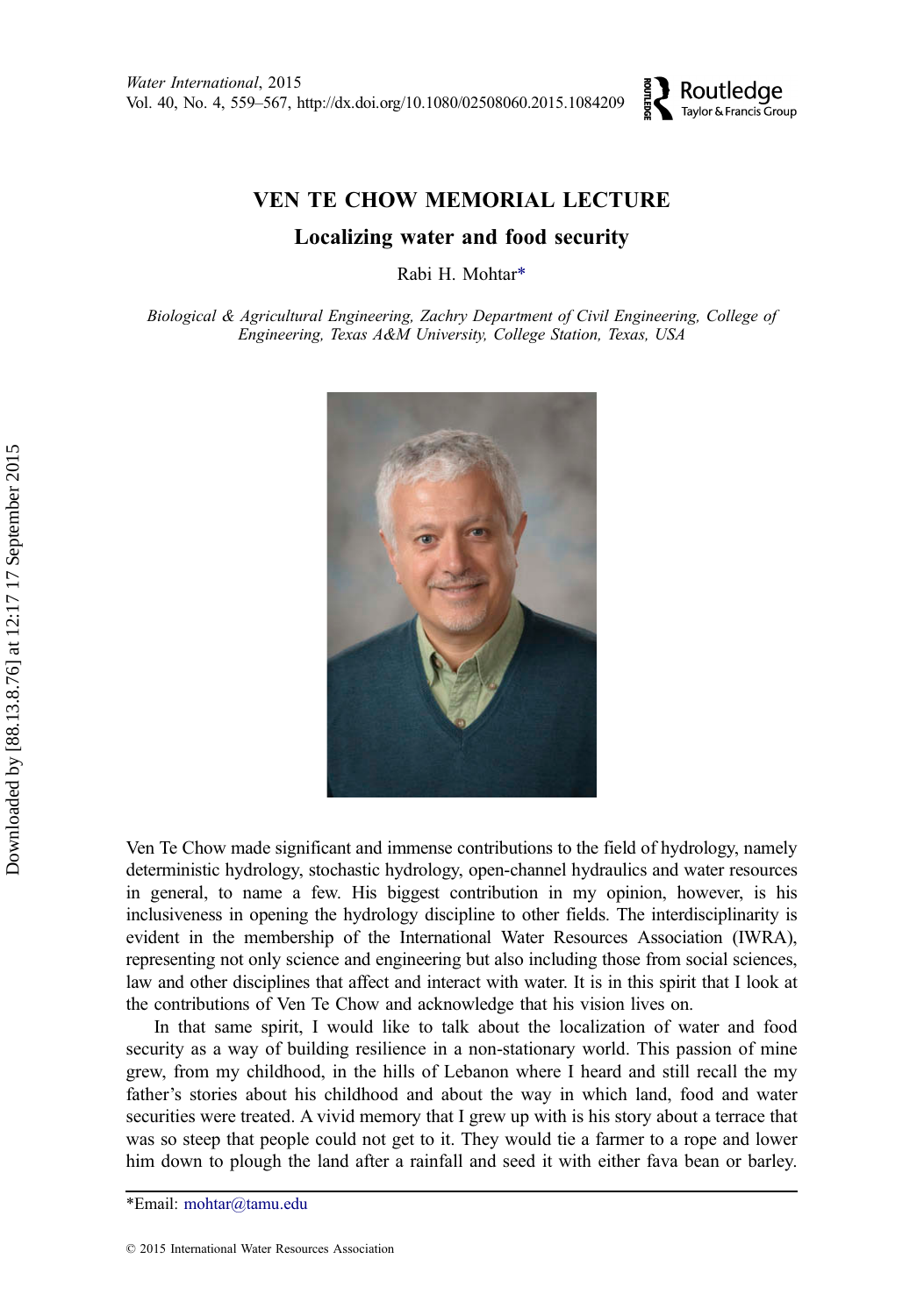After seeding, they would pull him up and a few months later lower him down again to harvest. I recall images of local farmers struggling to grow wheat. The point is that I grew up with the passion that an area be self-secure in food. Although things have changed since then, the dream of the child lives on. I would like to share with you some of these thoughts that have pretty much shaped me as a professional; I would like to take you on a journey, starting with the of global challenges of today and concluding with the hope that there are ways in which we can, not necessarily fully, but to an extent, realize some of those localizations of food and water security.

I would like to capture some of the geophysical changes happening today: there are a lot of climate change projections and I would like to speak with you about two sides of these climate change projections. First, it is expected that with climate change we will see a reduction in soil moisture in the subtropics and this will directly affect food security in that area. A similar decline is expected in surface water, and some of this we are already seeing (Intergovernmental Panel on Climate Change (IPCC) [2013](#page-8-0)). Combine the soil moisture decline with the surface water decline and we are pretty much looking at two challenges that are compounded in terms of water security and food security.

Among many other factors, population growth and urban sprawl have significantly reduced available per capita crop land. This reduction in many areas of the world, combined with the rising prices of oil, has compounded into an expected increase in the prices of basic commodities such as rice, beef, wheat, maize and poultry, with or without climate change. I would like to look for a moment at a very significant number: 45–50% of the food produced, depending on location, is lost to waste. It is very important to analyze this waste, based on location: developing countries have a loss (before and during harvest), but it is very different from the loss in Organisation for Economic Co-operation and Development (OECD) countries (post-harvest and post-processing), especially the United States and the UK. Trying to reduce that waste means we need to better understand the reasons for it. This is what is happening in the biophysical sphere.

I would also like to stop briefly to examine the World Economic Forum (WEF) global risk report (WEF, [2015](#page-9-0)), based on the perspectives of global leaders, noting what is on their mind when it comes to global security. The significance of what I see over the last 8–10 years is that the meaning of risk has changed from geopolitical risks into resources and economics scarcity. So, in 2015, the water crisis is ranked as the number one risk to impact and livelihood. You can imagine that food security and energy security are also in the top 10 of these risks. This is a significant change in how we look at risk, not only the biophysical but also the perception of risk, over the last 10 years and it calls for serious reflection regarding how we look at resource scarcities.

[Figure 1](#page-3-0) illustrates the interconnectedness of resources. I would like to stop at two aspects of this busy slide. One is the projected growth in our basic primary needs for water, energy and food. We are looking at 80% expansion in energy demand, for which we lack the infrastructure to support. We are looking at a 55% water gap, if we continue 'business as usual'. We are looking at a 60% increase (some experts are saying perhaps doubling) of the demand for food by 2050. The second side of the story is the interconnectedness that exists between these resources: 15% of our global fresh water supply is consumed for energy production: cooling of power plants, generation of electricity and many other water-thirsty processes. More significantly, in our urban world, 55% of the water bill is for electricity production. On the third side of the triangle, the energy/food side, 30% of the world's energy goes into food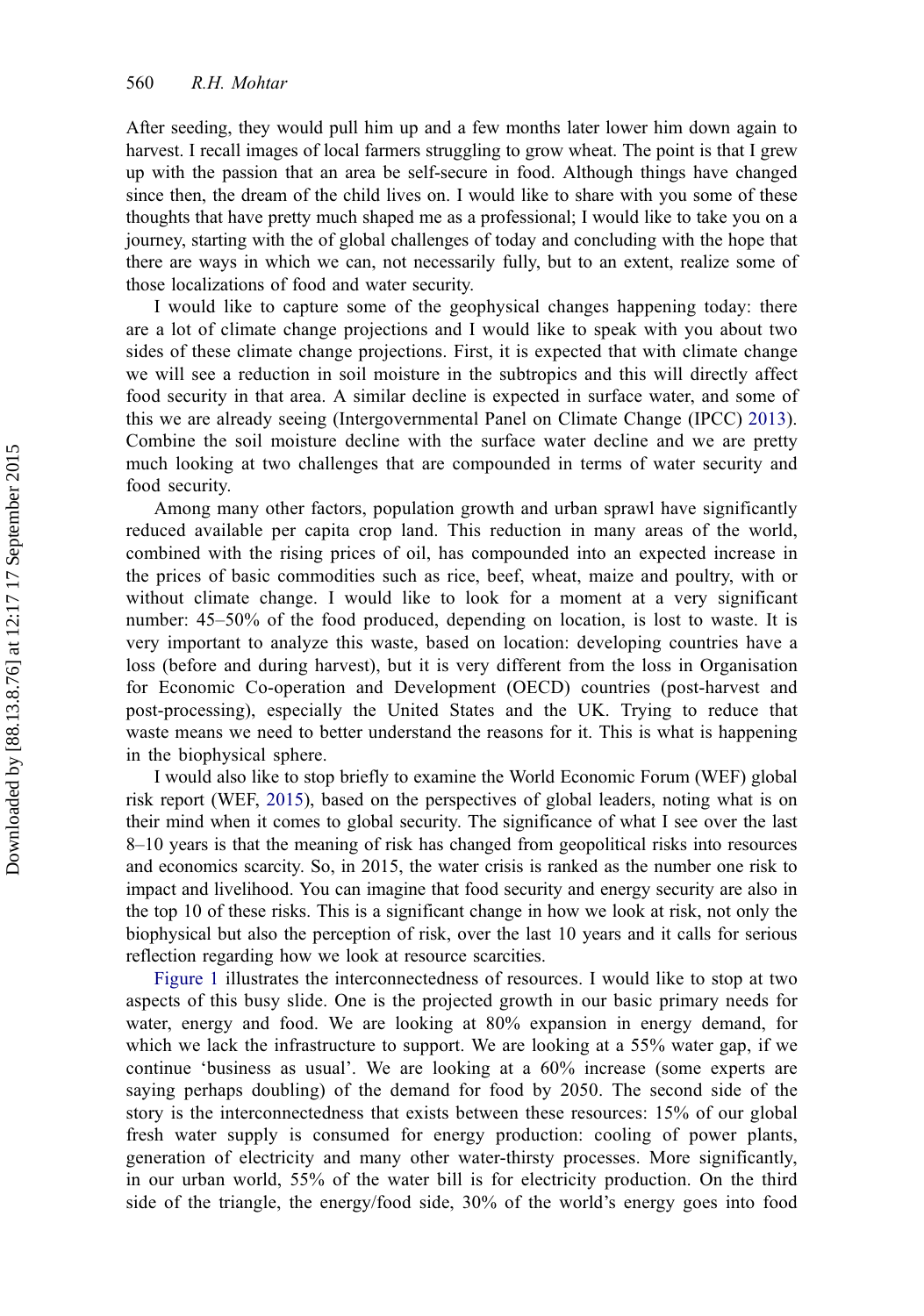<span id="page-3-0"></span>

Figure 1. Resource interconnectedness. Source: Ferroukhi et al., ([2015\)](#page-8-0).

production. This is the processing, tillage and fertilizer needed for food production. The picture becomes complete when we look at the fact that 80–90% of consumptive water use goes into food production. The point is that there is not only growth in the demand for these finite resources but also very tight interconnectedness between them. Thus, there is only one way to look at them: as a nexus interlinking water–energy– food (Ferroukhi et al., [2015\)](#page-8-0).

There is a lot of argument in the academic community today about adding factors such as population growth, health, nutrition and other dimensions. We are not going to reach a consensus, but I would say that the simpler we keep the modelling and the framework the better for us at the moment: it is about resource management and resource allocation. The simpler we keep the model the better: the constraints posed by social, economic, political, natural and technological pressures are all part of a very complex system that requires we look at it as a nexus.

Nevertheless, this is only half of the story, until we define and quantify the interlinkages and ground these to the nexus 'hotspots' that allow us to intervene by analyzing the tradeoffs. These analytics must guide the trade-offs, as shown in [Figure 2](#page-4-0).

I would like to acknowledge that the integrated water resource management community (IWRM) has been an inspiration in moving into a nexus framework. Proudly, this IWRM community has been instrumental in developing the nexus. The framework of IWRM starts with economic efficiency, social equity and ecological sustainability, acknowledging institutional roles, enabling environment and the roles of management institutions. IWRM has already called for interdisciplinarity: water for people, food, nature, industry, etc. It has already broken down the silos. So what does the nexus add to IWRM? Building on IWRM, the nexus was built as a two-way dialogue, a neutral platform that is not water centric, but rather where the water community, energy community and food community can discuss resource allocation as a nexus of resource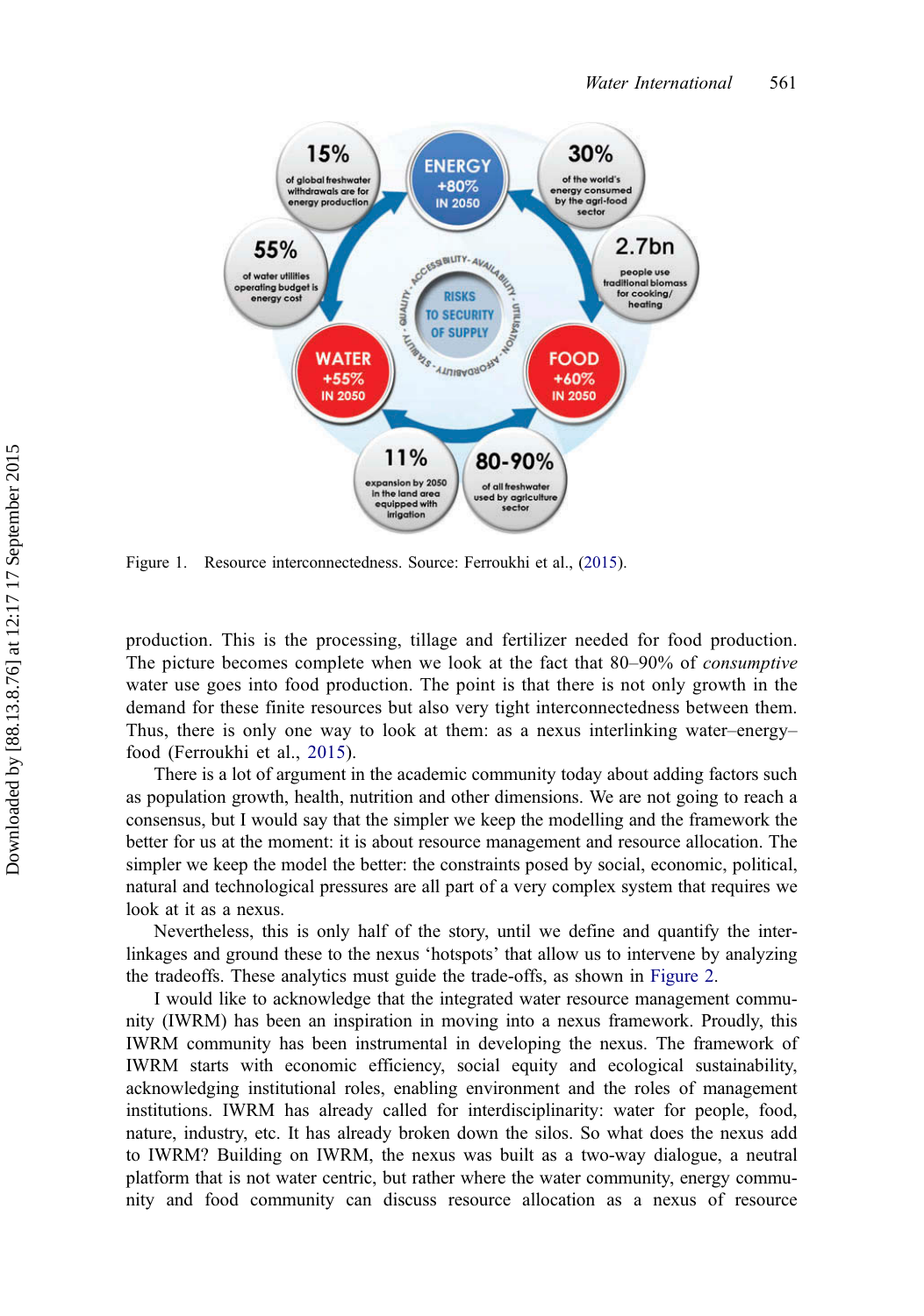<span id="page-4-0"></span>

Figure 2. Water–energy–food nexus. Source: World Economic Forum [\(2011](#page-9-0)), published with permission.

interrelationship. It is not a one-way street: it is also energy for water and energy for food: a two-way dialogue.

Over the years the academic community has mastered these systems, the water–food system and the energy system. They have provided modelling and knowledge: we are not starting from scratch. The academic community needs to develop these interlinkages for hotspot tradeoffs and interlinkages; however, that is still only half the road. The tradeoffs need to be discussed in a dialogue aimed at shifting the current conflict status into a status of cooperation for impact, whether through change in action, change in politic or change in technology. There are two processes involved: the complex process dominated by economy and intergovernmental relationships and, to a greater extent, the supply chain governing the flow of water, the flow of food and the flow of energy. Thus, two different discussions need to happen – that around the trade-offs and that of engaging the dialogue – to move beyond the trade-off analysis and into that dialogue which will help us move forward with action (Mohtar and Daher, [2014\)](#page-8-0).

I would now like to focus on the water–food dimension: which I believe to be the 'hotspot' for us in terms of bridging the water and food gap worldwide. If we look at bridging the water gap there are many technologies and levers that we could use. I start with conservation: in the state of Texas, which expects a 40% water gap by 2050, which is very comparable with the global figure (Texas Water Development Board (TWDB), [2012\)](#page-9-0), I predict that 24% of the water gap in Texas, and probably of the global water gap, can be bridged through conservation. Trade is also extremely important, particularly the virtual water trade, in bridging the water gap, but not one about which I will speak today. Rather, I would like to discuss new water, that water which is rejected by industry; the water produced in oil and gas exploration. It is the water produced in our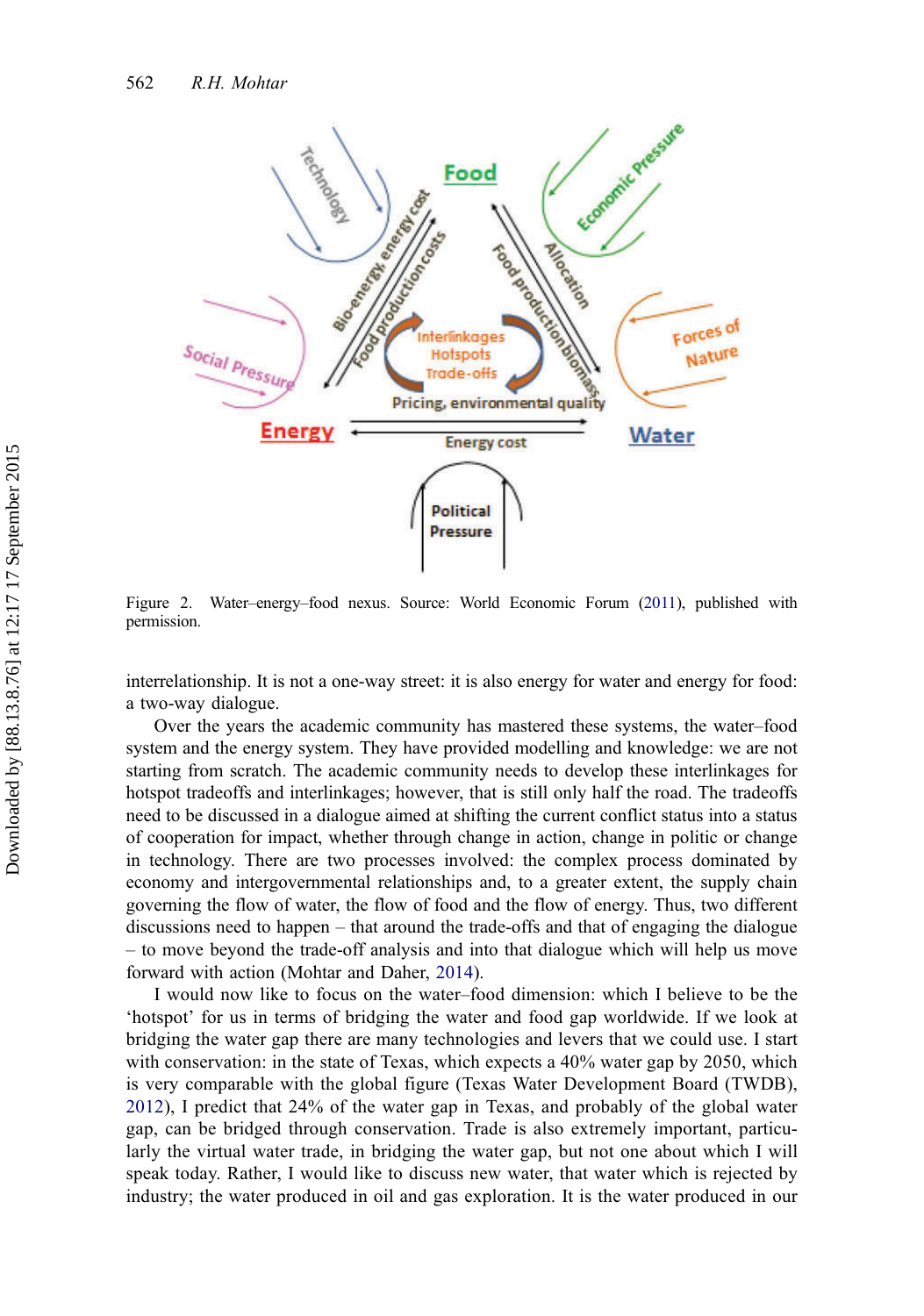

Figure 3. Effect of greywater on soil water-holding capacity.

cities. It is all that compounded water which many of us do not take advantage of. Referring again to our studies done in Texas, preliminary analysis predicts that 16% of the Texas water gap can be filled by using this 'new water'. We expect a 180% increase in water demand due to population growth alone. Three of the top projected US growth cities are in Texas. There is a lot of wastewater being generated, which can be used for bridging the water gap in agriculture. However, there is a slight issue that I would like to address.

Figure 3 demonstrates the preliminary analysis of soil moisture characteristics before and after irrigating cycles with greywater. To our surprise, there are significant changes in the hydrostructural properties of the soil as it is exposed to greywater for different water cycles. The changes are significant. I will focus on one that I believe needs to be addressed: the water-holding capacity. These changes are sufficiently significant to demand revision and reconsideration of what this means in terms of water management.

Figure 3 shows that the water-holding capacity of the soil *significantly* changes with the recycling or reuse of different cycles of the water for agriculture. Now, I am not suggesting that we should not use greywater, but rather that we must treat it and look at what this really means in terms of the on-farm long-term water management.

Switching to green water, and as a frame of reference, over 60% of the food we eat, on a daily basis, globally, comes from green water – rain-fed agriculture, including most of the wheat and cereals that we eat. There is a lot of resource there that must be looked at [\(Figure 4\)](#page-6-0).

If you Google 'green water', you will find five different definitions. Because we have not defined green water clearly, consequently we are unable to quantify it. To my surprise, a preliminary analysis based on data from Schuol, Abbaspour, Yang, Srinivasan, and Zehnder [\(2008](#page-9-0)) conducted in North Africa (Algeria, Egypt, Libya, Morocco and Tunisia) showed green water resources as over double those of blue water. To remind you, green water is the rain (precipitation) and the water flow through the soil (green water flow). Much of the water is surface water or goes into ground water, but the darker third bar from the left in [Figure 4](#page-6-0) is blue water stored in the soil: what I define as green water (storage in the soil). You can easily see that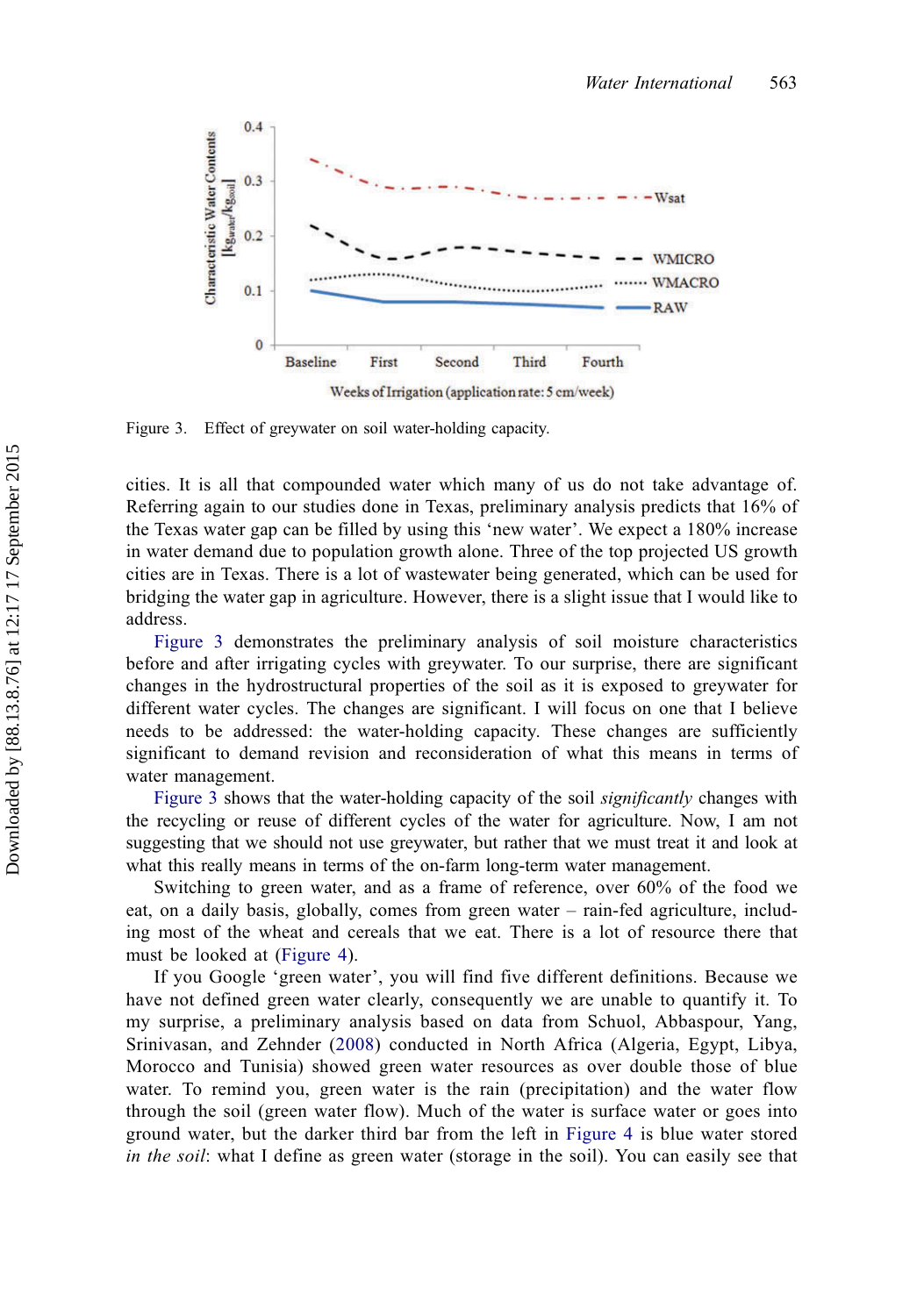<span id="page-6-0"></span>

Figure 4. Average available and renewable water for North African Arab countries  $(km^3/yr)$ . Source: data from Schuol et al. ([2008\)](#page-9-0).

there is double or more of green water in our analysis as compared with blue water. My point here is to demonstrate that, first, we do not know what green water is; we need to define it correctly, as a significant resource, so that we can quantify it correctly. The other striking observation is that in the soil water dynamics, we have relied for the last 50–60 years on mathematical models that we have tried to impose on the soil water processes. But soil does not behave as a differential equation. We must look at the soil as a living and naturally organized medium that shrinks and swells. This organization must be the basis of scaling, characterization and modelling.

I would like to close this point by looking at the nexus: water-yield data. The information on how crop productivity responds to different water use is borrowed from the Food and Agriculture Organization (FAO, [2006](#page-8-0), [2013\)](#page-8-0) ([Figure 5\)](#page-7-0). Here, I am calling for a nexus that includes not only water use in the crop production data but also energy use, emission and impact on soil to this system. This is the nexus that we need to look at so we can define the optimum level of productivity: starting with the base as green water, moving into blue water, either recycled or fresh, and going up to waste water. Then looking at this system holistically, from all dimensions, considering not only water use but also energy use, emission, impact on the soil and perhaps other dimensions, we begin to look at a more sustainable food system. At the moment we are fascinated by the 'yield per acre' model.

We need to look beyond this model, which has been with us for many years. We need to recognize that a structured, naturally organized soil medium is responsible for both our water security and food security. All of us know the role of soil in supporting water security as a major part of the hydrologic cycle and in supporting food security through food production, air quality and other circulations happening within the soil: soil is at the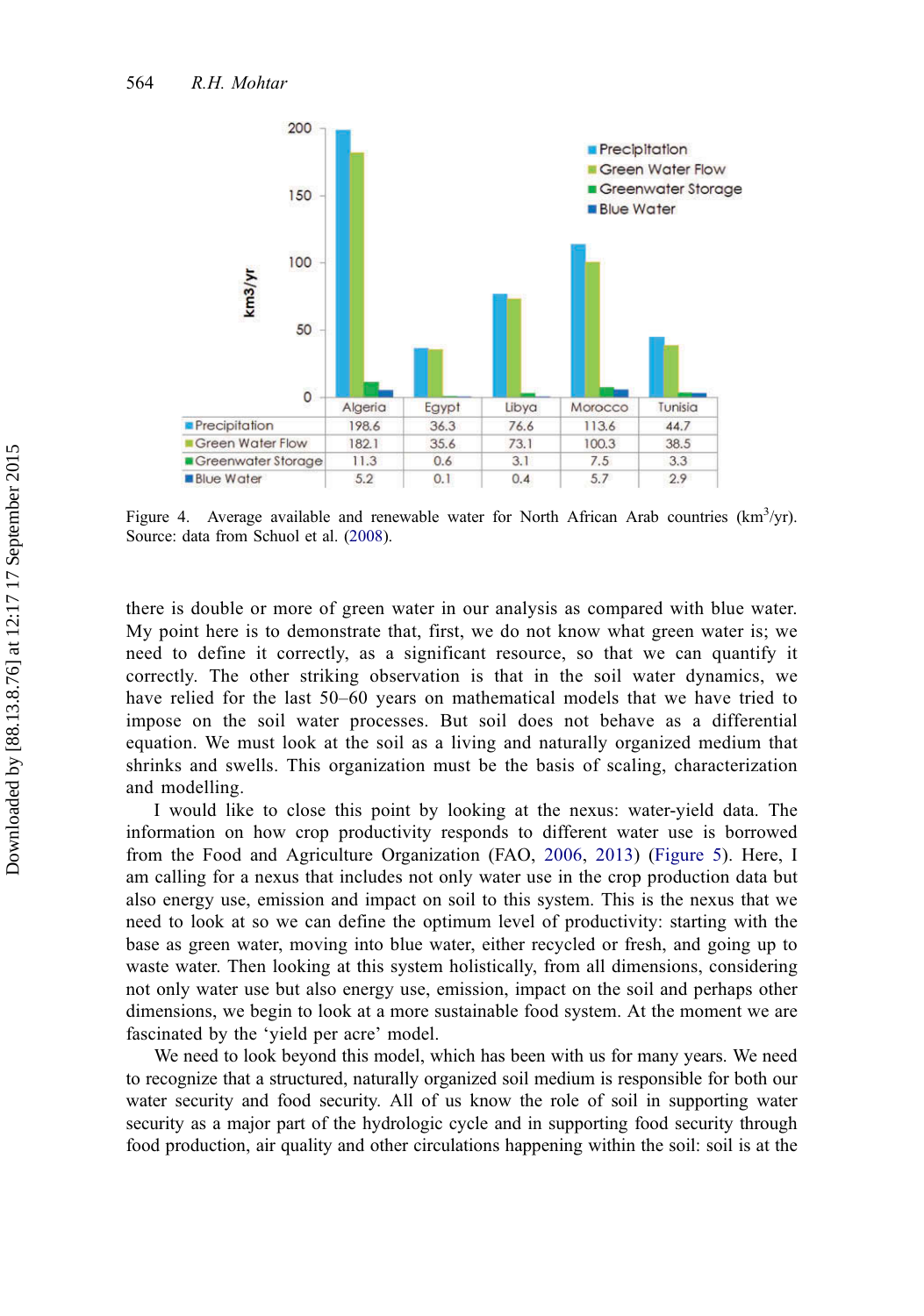<span id="page-7-0"></span>

Figure 5. Water productivity–energy–food nexus. Source: Mohtar (2011).

heart of water and food security. It is constrained by a lot of agronomic practices, some of which are conducive to soil sustainability and others which are not, for example, population growth. We need to maintain a certain health index for the soil so that it can do what it is supposed to do in the face of climate change, urbanization, agricultural intensification and disposal. We need to reform our understanding of soil so that it can maintain the role it is intended for. [Figure 6](#page-8-0) shows the soil system and its role in supporting water and food security.

Soils according to the system's theory are represented by a pedology plane (morphology and evolutions axis) and a vertical axis of hydrologic or 'functionality'. This axis and the pedology plane have been separated for many years and it is time to bring the mathematical formulation into a better understanding of the hydrological or pedological plane. This needs to happen in order to allow for the very important scaling. We need to develop the framework that will allow us to move from the microprocesses all the way to the policy scale, and vice versa. At the moment there is no connection between the two planes (pedology and functionality). Unless we develop these multiscale processes that allow us to link behaviour and properties in the same framework, we will not be able to link the two scales of policy and local (Braudeau and Mohtar, [2009;](#page-8-0) World Economic Forum, [2011](#page-9-0)).

In conclusion, I would like to emphasize few issues raised in the paper:

- The nexus platform is essential. It builds on the IWRM as a neutral platform that brings not only a water-centred discussion but also an inclusive debate, at both the physical and horizontal scales. It brings different disciplines together and has the potential to achieve integrated water, energy and food security.
- There is a need for us to quantify the implications of farm practices (such as irrigation with greywater) into the soil. We need to value both water and energy for a sustainable food production system.
- I would like to call for a green water revolution to allow us to understand better the implications of rainfed agriculture in allowing us to sustain the additional 2 billion people who will be joining us soon.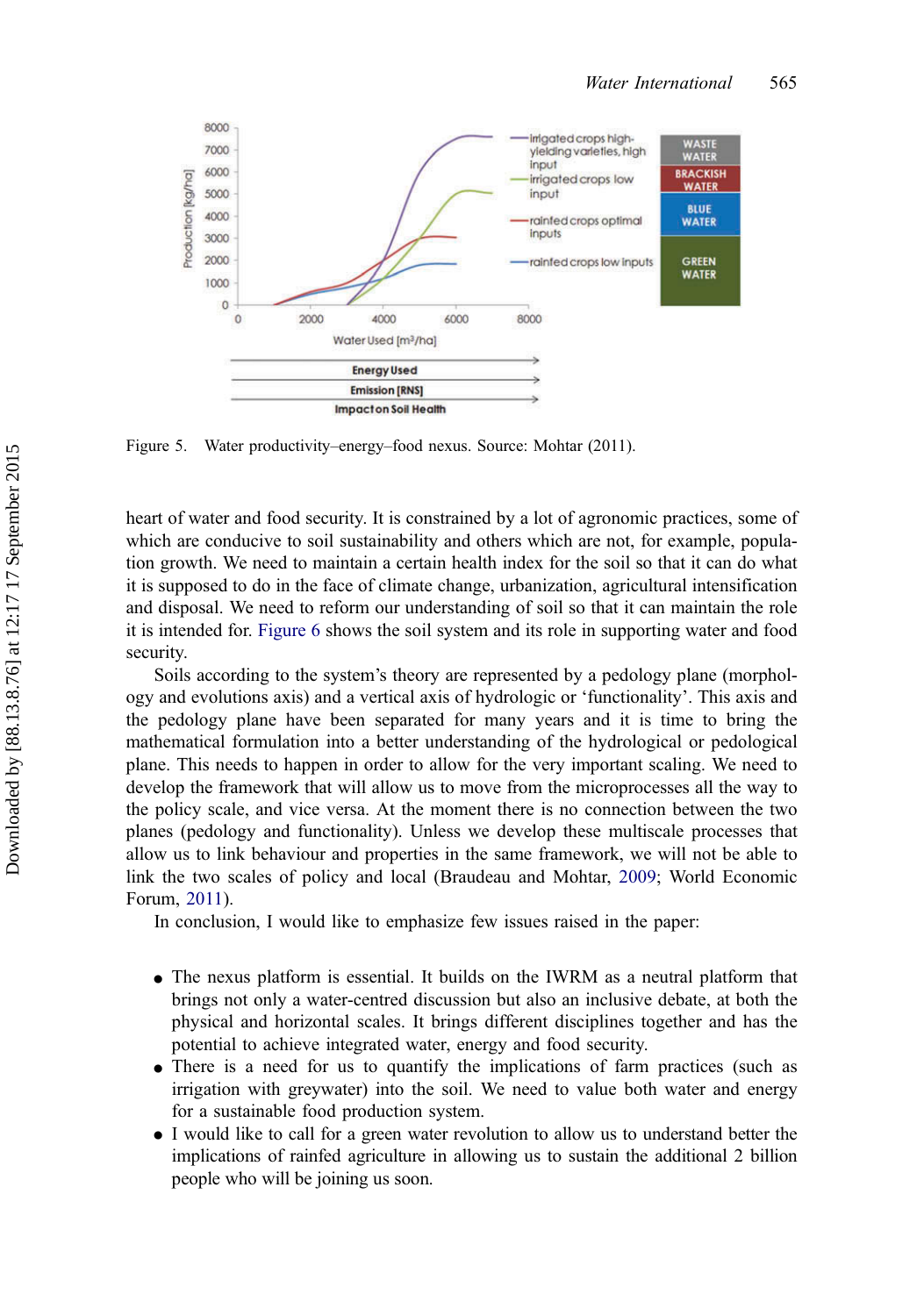<span id="page-8-0"></span>

Figure 6. Soil system at the heart of water and food security.

#### Acknowledgement

The author acknowledges the Texas A&M Research Group: Amjad Assi, Bassel Daher, Sang-Hyun Lee and Mary Schweitzer, for their support in preparing this paper.

#### References

- Braudeau, E., & Mohtar, R. H. (2009). Modeling the soil system: Bridging the gap between pedology and soil–water physics. Global and Planetary Change, 67, 51–61. doi:[10.1016/j.](http://dx.doi.org/10.1016/j.gloplacha.2008.12.002) [gloplacha.2008.12.002](http://dx.doi.org/10.1016/j.gloplacha.2008.12.002)
- Ferroukhi, R., Nagpal, D., Lopez-Peña, A., Hodges, T., Mohtar, R., Daher, B., … Keulertz, M. (2015). Renewable energy in the water, energy, and food nexus. United Arab Emirates: International Renewable Energy Agency (IRENA) Policy Unit. Retrieved from [www.irena.](http://www.irena.org/Publications) [org/Publications](http://www.irena.org/Publications).
- Food and Agriculture Organization of the United Nations (FAO). (2006). OECD–FAO: World agriculture toward 2030–2050–Interim Report. Rome: FAO.
- Food and Agriculture Organization of the United Nations (FAO). (2013). OECD–FAO Agricultural Outlook 2014–2023.
- Intergovernmental Panel on Climate Change. (2013). Climate change 2013: The physical science basis. In T. F. Stocker, D. Qin, G.-K. Plattner, M. Tignor, S. K. Allen, J. Boschung, … P. M. Midgley (Eds.). Contribution of working group I to the Fifth Assessment Report of the Intergovernmental Panel on Climate Change (1535 pp). Cambridge, UK: Cambridge University Press.
- Mohtar, R. H., & Daher, B. (2014). A Platform for Trade-off Analysis and Resource Allocation: The Water–Energy–Food Nexus Tool and its Application to Qatar's Food Security, a Valuing Vital